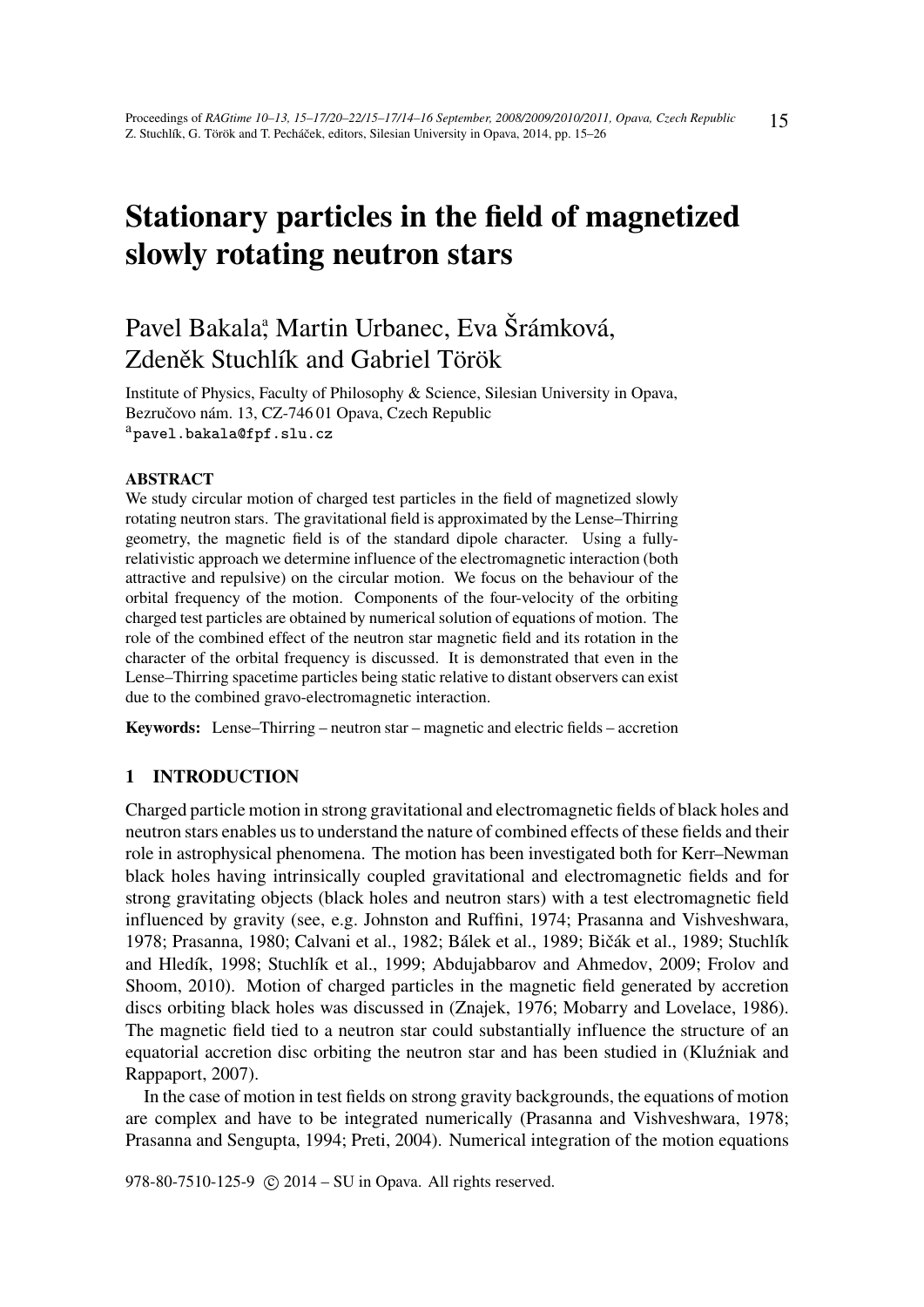gives a number of interesting results, but is not sufficient for a complete classification and understanding of the motion in the equatorial plane. In order to extend the understanding of the charged particle motion, the quasi-circular equatorial epicyclic motion corresponding to oscillations of particles around stable circular orbits has been studied (Bakala et al., 2010). Such epicyclic motion can be excited in the innermost parts of the accretion discs orbiting a neutron star by inhomogeneities (mountains) on its surface (Stuchlík et al., 2008). Recently, off-equatorial circular orbits were discussed in astrophysically relevant situations (Kovář et al., 2008, 2010; Kopáček et al., 2010). Of high interest is the equatorial motion, especially the circular and quasi-circular orbits of charged test particles that seem to be crucial from the point of view of accretion processes. Moreover, quite recently, fluid charged tori were discussed in the approximation of zero conductivity (Kovář et al., 2011); such dielectric tori could be also relevant in some astrophysically interesting situations.

Here we focus attention on the equatorial orbital motion in the combined gravitational and dipole magnetic fields related to a slowly rotating neutron star. We generalize our previous results obtained under much simpler case of neutron star represented by the Schwarzschild geometry and the related magnetic field (Bakala et al., 2010). We assume a dipole field whose axis of symmetry coincides with the axis of neutron star's rotation. The spacetime outside the neutron star is described by the Lense–Thirring geometry that reflects the slow rotation of the neutron star and influences the structure of the magnetic field – the effects of frame-dragging are thus considered in the linear approximation. Such approximation is suitable for describing the charged particles motion around slowly rotating neutron stars with a relatively weak magnetic field which does not affect the spacetime curvature in the vicinity of the neutron star, but its structure is governed by the neutron star spacetime structure.<sup>1</sup>

In our study we focus our attention on the possibility of existence of charged particles that appear stationary to distant observers. Existence of such particles was demonstrated for ultrarelativistic charged particles located near the black hole horizon of charged and rotating (Kerr–Newman) black hole (Bálek et al., 1989). Here we test such possibility in different physical conditions when the interplay of gravitational dragging and electromagnetic force can imply interesting and unexpected results. The problem of the epicyclic motion and the related frequencies (see e.g. Aliev and Galtsov, 1981; Abramowicz and Kluźniak, 2005; Török and Stuchlík, 2005) is postponed for future studies.

# 2 LENSE–THIRRING GEOMETRY AND DIPOLE MAGNETIC FIELD OF SLOWLY ROTATING NEUTRON STARS

The external gravitational field of slowly rotating neutron or strange stars is sometimes approximated by the Lense–Thirring metric<sup>2</sup> (Lense and Thirring, 1918; Hartle and Sharp,

<sup>&</sup>lt;sup>1</sup> The neutron star magnetic field is however fully dominant over the magnetic field generated by the currents in the disc.

<sup>2</sup> The term "Lense–Thirring metric" is substituted frequently by the term "slow-rotation approximation" (see Konno and Kojima (2000)).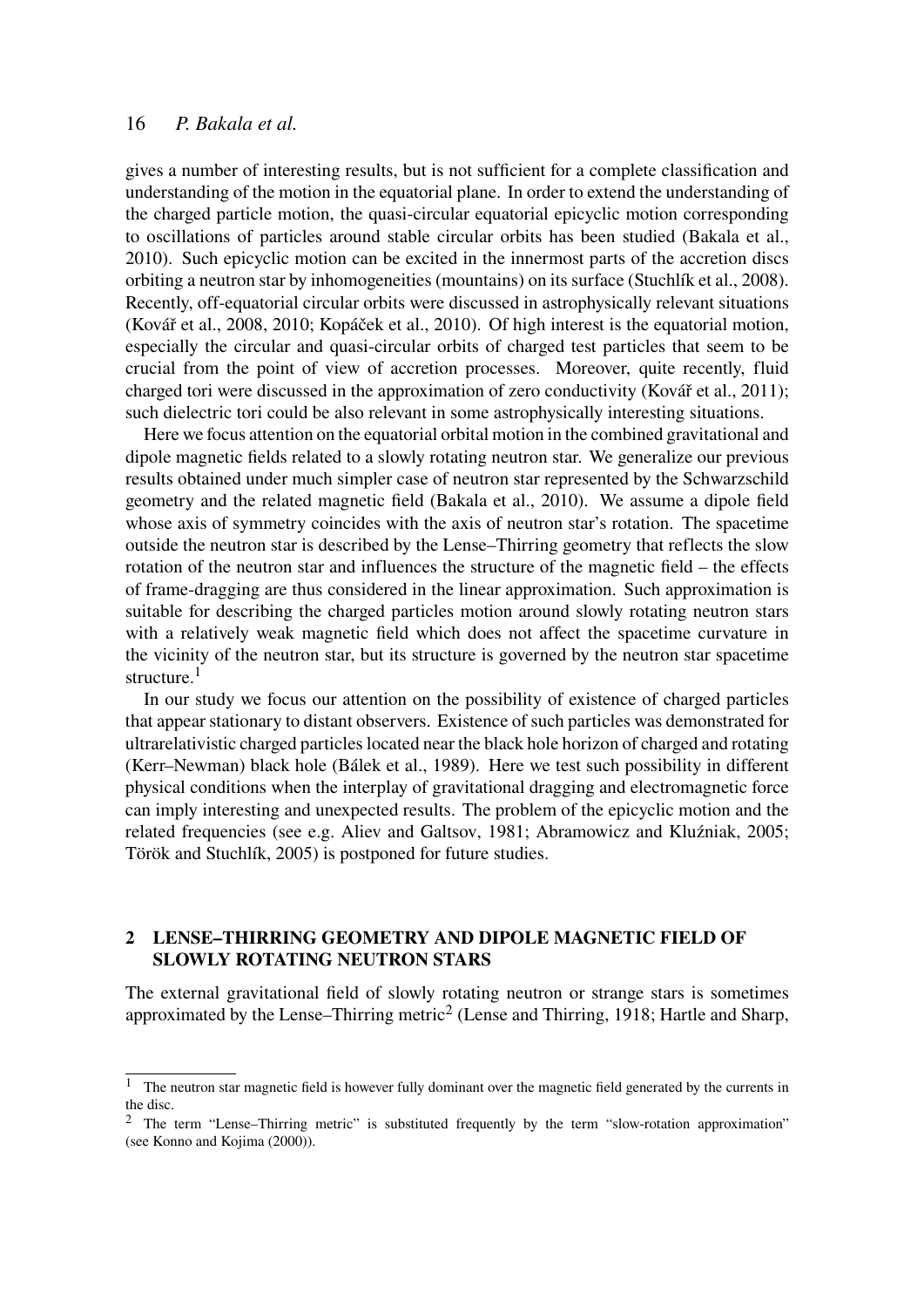1967; Hartle, 1967), with line element given by

$$
ds^{2} = -\eta(r)^{2} dt^{2} + \frac{dr^{2}}{\eta(r)^{2}} + r^{2} \left[ d\theta^{2} + \sin^{2} \theta \left( d\phi^{2} - 2\omega(r) dt d\phi \right) \right],
$$
 (1)

where the function  $\eta(r)$  reads

$$
\eta(r) \equiv \left(1 - \frac{2M}{r}\right)^{1/2} \,. \tag{2}
$$

The Lense–Thirring angular velocity  $\omega(r)$  can be interpreted as angular velocity of freely falling observers relative to static observers at infinity and outside the neutron star is given by

$$
\omega(r) = \frac{2J}{r^3},\tag{3}
$$

where *J* is the total angular momentum of the neutron star with mass *M* and radius *R*. Using the moment of inertia  $I(M, R)$  and angular velocity of the (rigidly) rotating star  $\Omega_{\text{star}}$ measured by a static observer at infinity, we can write  $J = I(M, R)\Omega_{\text{star}}$ . The rotational parameter of the neutron star (called spin) is given by  $a = J/M^2$ . We have adopted here geometric units,  $c = G = 1$ , that we will use throughout the paper.

In Rezzolla et al. (2001), an analytical solution of the Maxwell equations is presented for a general orientation of the dipole magnetic field in the Lense–Thirring metric (1) to first order in  $J$ , including the conditions for matching the internal spacetime of the star under assumption of both infinite and finite conductivity of the star interior. We assume for simplicity the symmetry axis of the magnetic dipole identical with rotation axis (zero declination) and infinitely conductive star interior implying force lines frozen into the star and dragged by its rotation. Under such assumptions, the relatively complex general dipole solution is reduced to much simpler form (Konno and Kojima, 2000), with the azimuthal component of the electromagnetic 4-potential  $A_{\phi}$  being identical with the Schwarzschildian case (e.g. Wasserman and Shapiro, 1983; Braje and Romani, 2001)

$$
A_{\phi} = -f(r)\frac{\mu\sin^2\theta}{r},\tag{4}
$$

i.e. to the magnetic dipole solution of the Maxwell equations in the flat spacetime corrected by the general relativistic factor  $f(r, M)$  that is given by

$$
f(r) = \frac{3r^3}{8M^3} \left[ \ln \eta(r)^2 + \frac{2M}{r} \left( 1 + \frac{M}{r} \right) \right].
$$
 (5)

In contrast to the dipole solution in the static spherically symmetric spacetime, the 4-potential contains also non-zero electrical (time) component that can be expressed in the form

$$
A_t(r,\theta) = a_{t0}(r) + a_{t2}(r)P_2(\cos\theta) ;
$$
\n(6)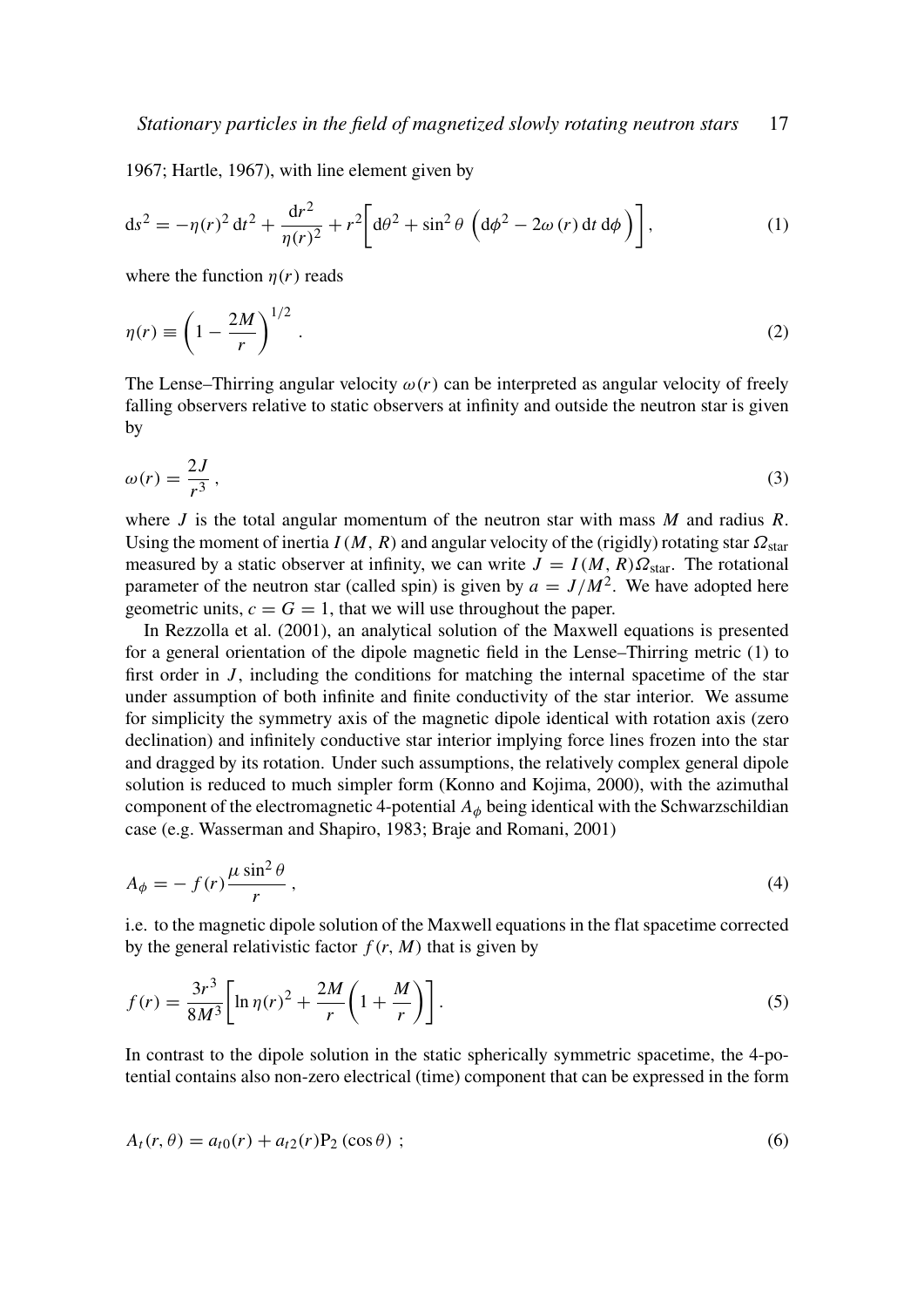$P_2$  is the Legendre polynome of the 2nd kind (Konno and Kojima, 2000). The terms  $a_{i0}$  a  $a_{t2}$  are given by the Maxwell equations and take the form

$$
a_{t0} = \frac{c_0}{r} + \frac{J\mu}{2M^3r^2}(3r - M) + \frac{J\mu}{4M^4r}(3r - 4M)\ln\eta^2(r),
$$
  
\n
$$
a_{t2} = \frac{c_1}{M^2}(r - M)(r - 2M)
$$
  
\n
$$
+ c_2\left[\frac{2}{Mr}\left(3r^2 - 6Mr + M^2\right) + \frac{3}{M^2}\left(r^2 - 3Mr + 2M^2\right)\ln\eta^2(r)\right]
$$
  
\n
$$
- \frac{J\mu}{2M^6r^2}\left[\left(9r^4 - 3Mr^3 - 30M^2r^2 + 8M^3r + 2M^4\right)
$$
  
\n
$$
+ \left(12r^4 - 36Mr^3 + 24M^2r^2 + M^3r\right)\ln\eta^2(r)\right],
$$
\n(8)

where *c*<sub>0</sub>, *c*<sub>1</sub> a *c*<sub>2</sub> are integration constants (Konno and Kojima, 2000). The first constant *c*<sub>0</sub> corresponds to the electric charge of the star and it is astrophysically natural to put  $(c_0 = 0)$ . Requirement of regularity of the solution at infinity implies (Konno and Kojima, 2000)

$$
c_1 = \frac{9J\mu}{2M^4};\tag{9}
$$

*c*<sup>2</sup> can be fixed by the matching conditions on the star surface. Assuming perfectly conducting interior of a star rotating with angular momentum  $\Omega_{star}$  and frozen-in magnetic field  $(u^{\mu}F_{\mu\nu} = 0, u^{\mu} = (u^t, 0, 0, \Omega_{\text{star}}u^t)$ , we arrive at (Konno and Kojima, 2000)

$$
c_2 = \left\{ \frac{\mu J}{M^5 R^2} \left( 12R^3 - 24MR^2 + 4M^2R + M^3 \right) + \frac{\mu J}{2M^6 R} \left( 12R^3 - 36MR^2 + 24M^2R + M^3 \right) \ln \eta^2(r) - \frac{\mu \Omega_{\text{star}}}{4M^3} \left[ 2MR + 2M^2 + R^2 \ln \eta^2(r) \right] \right\}
$$
  

$$
\left/ \left[ \frac{2}{MR} \left( 3R^2 - 6MR + M^2 \right) + \frac{3}{M^2} \left( R^2 - 3MR + 2M^2 \right) \ln \eta^2(r) \right].
$$
 (10)

The Maxwell tensor  $F_{\mu\nu}$  related to the four-potential  $A_{\mu}$  by

$$
F_{\mu\nu} = \frac{\partial A_{\nu}}{\partial x^{\mu}} - \frac{\partial A_{\mu}}{\partial x^{\nu}},
$$
\n(11)

has four independent non-vanishing components

$$
F_{r\phi} = \frac{\mu \sin^2 \theta \left( f(r) - rf'(r) \right)}{r^2},\tag{12}
$$

$$
F_{\theta\phi} = -\frac{\mu f(r)\sin 2\theta}{r},\tag{13}
$$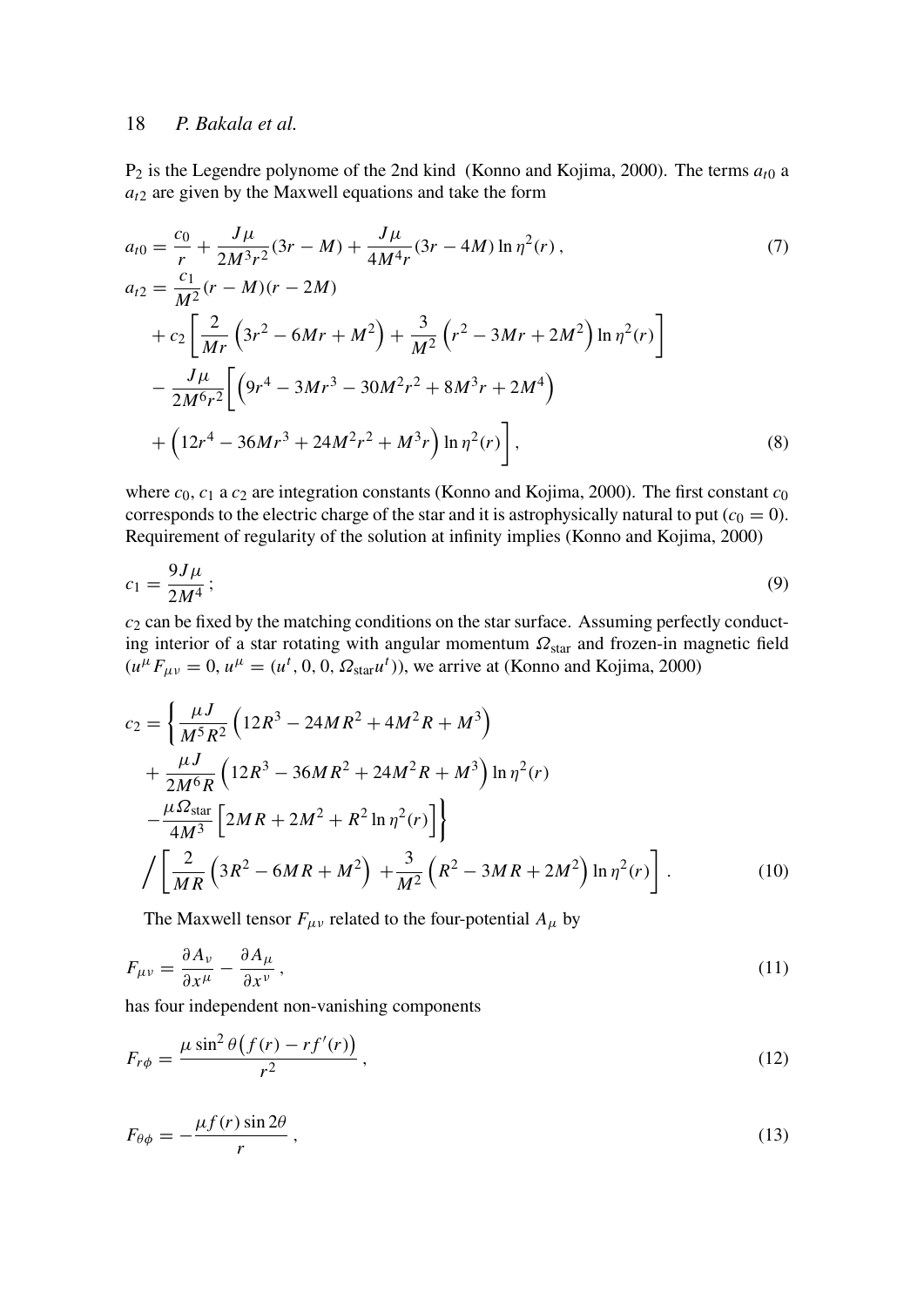$$
F_{tr} = -a'_{t0}(r) - \frac{a'_{t2}(r)}{4}(1+3\cos 2\theta),\tag{14}
$$

and

$$
F_{t\theta} = a_{t2}(r) \, 3\cos\theta \sin\theta \,. \tag{15}
$$

corresponding to appropriate parts of electric and magnetic field three-vectors in the frames of local observers. Note that "coma" in Eqs. (12, 14) denotes partial derivative with respect to the radial coordinate *r*.

Notice that the electric component of the 4-potential is in astrophysically relevant case of electrically uncharged star induced only by the star rotation and the effect of dragging of inertial frames is indicated by its dependence on the angular velocity of the star  $\Omega_{star}$  and its internal angular momentum *J* .

#### 2.1 Relation between spin and angular frequency

The internal angular momentum *J* and the angular velocity of the star  $\Omega_{\text{star}}$  are linearly connected by the moment of inertia through the relation  $J = I\Omega_{\text{star}}$ . To find the value of angular velocity necessary for matching the condition given by Eq. (10) in terms of a dimensionless spin  $a = J/M^2$ , we can use the findings of Lo and Lin (2011) that the maximal value of spin,  $a_{\text{max}} = 0.7$ , is almost the same for all masses and equations of state. Using a model of neutron star with mass  $M = 1.5 M_{\odot}$  we can find (see, e.g. Haensel et al., 2009) that maximal frequency  $v_{\text{star}}^{\text{max}} = \Omega_{\text{star}}^{\text{max}}/2\pi$  for neutron star is roughly 750– 1200 Hz. The exact value of the maximal frequency depends very significantly on the assumed equation of state of the neutron star matter (Lattimer and Prakash, 2001; Říkovská Stone et al., 2003; Urbanec et al., 2010). Since we are dealing here with a neutron star test model, in further analysis we use the value of  $v_{\text{star}}^{\text{max}} = 1000 \text{ Hz}$ . Therefore, the linear relation between the spin *a* and the rotational frequency  $\Omega_{\text{star}}$  can be written in the form

$$
\Omega_{\text{star}} = \alpha a \,,\tag{16}
$$

where parameter  $\alpha$  is given as the ratio of maximal values of neutron star's spin and the angular velocity;

$$
\alpha = \Omega_{\text{star}}^{\text{max}} / a_{\text{max}} \,. \tag{17}
$$

#### 2.2 Intrinsic magnetic dipole moment

Intrinsic magnetic dipole moment of a neutron star  $\mu$  can be obtained from the presumed magnetic field strength at the neutron star surface. Locally measured magnetic field strength is given by the projection of the Maxwell tensor into the orthonormal basis of a observer connected with the surface of the star,  $F_{\hat{\alpha}\hat{\beta}} = e_{\hat{\alpha}}^{\alpha} e_{\hat{\beta}}^{\nu} F_{\mu\nu}$ . The tetrad related to the observers at the surface of the neutron star is given by the relations

$$
e_{\hat{t}} = \left\{ u^t, 0, 0, \Omega_{\text{star}} u^t \right\}, \qquad e_{\hat{r}} = \left\{ 0, \eta(r), 0, 0 \right\},\tag{18}
$$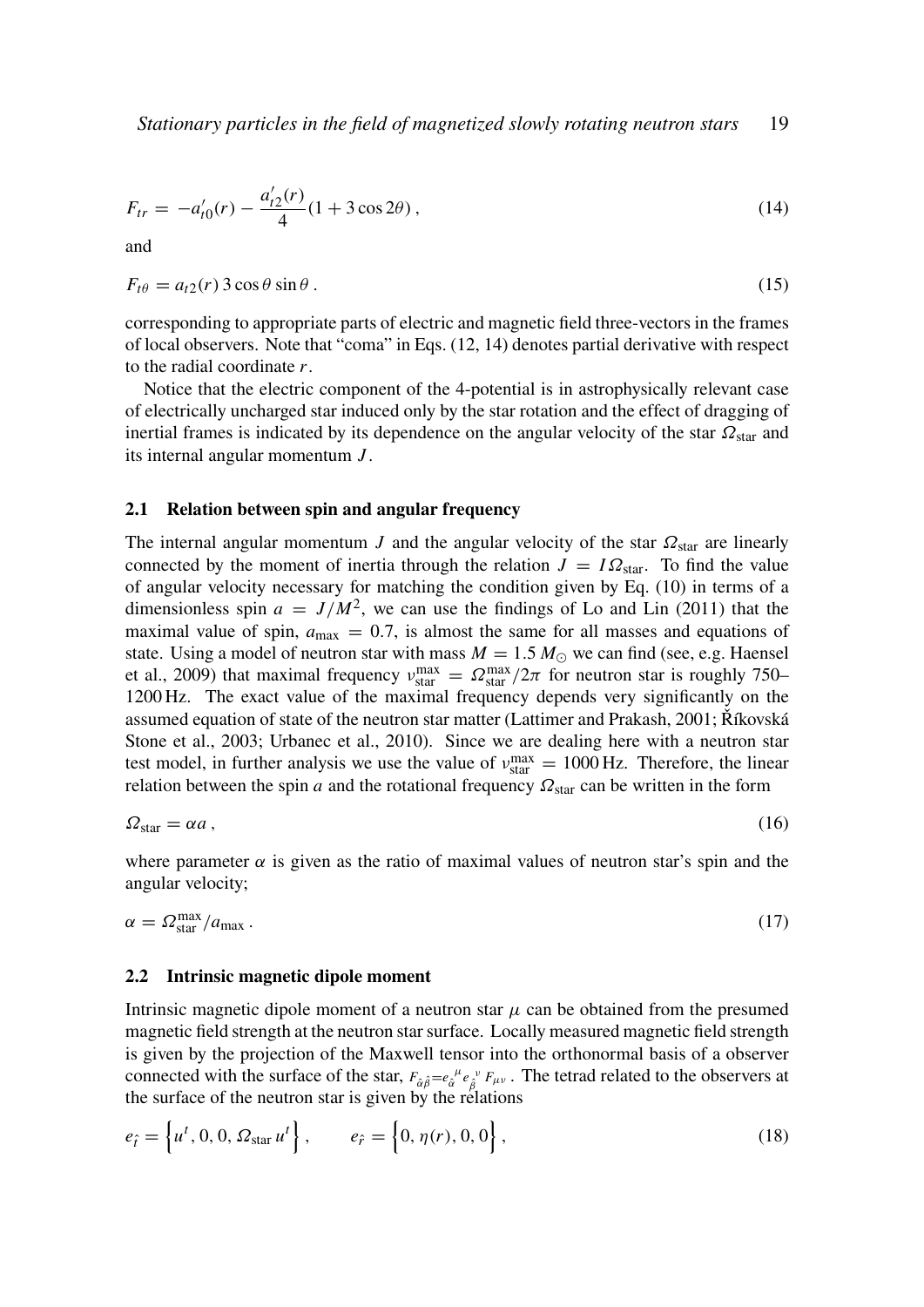$$
e_{\hat{\theta}} = \left\{0, 0, \frac{1}{r}, 0\right\}, \qquad e_{\hat{\phi}} = \left\{0, 0, 0, \frac{1}{r \sin \theta}\right\},\
$$

The magnetic components of the Maxwell tensor of the electromagnetic field in the Lense– Thirring metric correspond to the static (Schwarzschild) solution – therefore, the relation of the magnetic dipole moment of the neutron star and the magnetic induction on its surface takes precisely the same form as in (Bakala et al., 2010)

$$
\mu = \frac{4M^3 R^{3/2} \sqrt{R - 2M}}{6M(R - M) + 3R(R - 2M) \log \eta (R)^2} B^{\hat{\theta}}.
$$
\n(19)

We use here as the test model for our analysis a neutron star with a rather weak magnetic field strength, *B* =  $10^7$  Gauss  $\simeq$  2.875 x  $10^{-16}$  m<sup>-1</sup>,<sup>3</sup> mass *M* =  $1.5M_{\odot} \simeq$  2216.85 m and radius  $R = 4M \approx 8867.4$  m, as in our previous analysis of the static geometry (Bakala et al., 2010). Then we have  $\mu = 1.06 \times 10^{-4} \,\mathrm{m}^2 = 2.157 \times 10^{-11} M^2$ .

#### 3 EQUATORIAL CIRCULAR MOTION

In a curved spacetime with presence of an electromagnetic field, the Lorentz equation of motion for a charged test particle of mass *m* and charge *q* reads

$$
\frac{\mathrm{d}U^{\mu}}{\mathrm{d}\tau} + \Gamma^{\mu}_{\alpha\beta}U^{\alpha}U^{\beta} = \tilde{\mathbf{q}} F^{\mu}_{\nu}U^{\nu},\qquad(20)
$$

where  $U^{\mu}$  is the four-velocity and  $\tilde{q} \equiv q/m$  is the specific charge of the particle.

Symmetry properties of the spacetime geometry (1) and electromagnetic field (4) allow for charged test particles circular motion restricted to the equatorial plane  $\theta = \pi/2$ . The four-velocity then has only two non-vanishing components,  $U^{\mu} = (U^t, 0, 0, U^{\phi})$ . Solving the radial component of Eq. (20) together with the normalization condition  $U^{\mu}U_{\mu} = -1$  for metric (1) and potential (4) we obtain two pair of implicit equations for nonzero components of  $U^{\mu}$  in the form

$$
U_{\pm}^{t} = \left(\pm\sqrt{4a^{2}M^{4}(U^{\phi})^{2} + (r - 2M)r\left(1 + (U^{\phi})^{2}r^{2}\right)} - 2aM^{2}U^{\phi}\right)/(r - 2M), \quad (21)
$$
  

$$
U_{\pm}^{\phi} = \left(\frac{1}{2}r^{-3}\right)\left[-2aM^{2}U^{t} - \tilde{q}\mu\Phi(r)\right.
$$

$$
\pm\sqrt{\left(2aM^{2}U^{t} + \tilde{q}\mu\Phi(r)\right)^{2} + 2r^{3}U^{t}\left(2MU^{t} + \tilde{q}r^{2}\Sigma(r)\right)}\right]. \quad (22)
$$

Here and hereafter  $\Phi(r)$  and  $\Sigma(r)$  are given by

$$
\Phi(r) \equiv f(r) - rf'(r) \,,\tag{23}
$$

and

$$
\Sigma(r) \equiv a'_{10}(r) - 2a'_{12}(r) \,. \tag{24}
$$

<sup>3</sup> *B* [cm<sup>-1</sup>] =  $(G^{1/2}/c^2)$  *B* [Gauss]  $\simeq$  2, 875 x 10<sup>-25</sup> *B* [Gauss]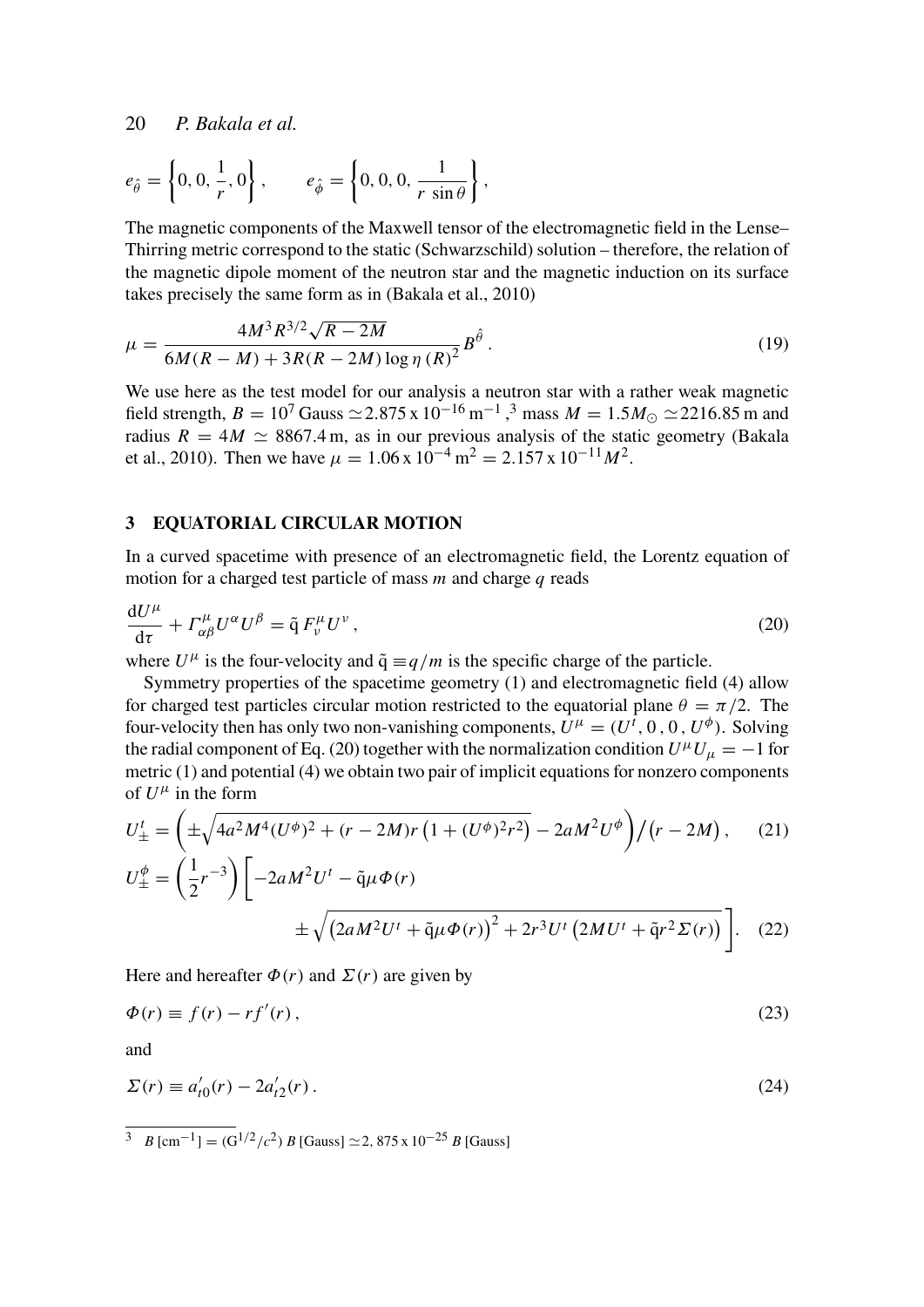For uncharged particles we arrive at the equations governing circular geodesic in the Lense–Thirring spacetime, where non-zero components of 4-velocity and orbital angular velocity read

$$
U_{0\pm}^{\phi} = \pm \left[ \frac{r^2}{M} (r - 3M) + 2aM \left( aM \pm \sqrt{a^2 M^2 + r^3 / M} \right) \right]^{-1/2}, \tag{25}
$$

$$
U_{0\pm}^t = \left( aM \pm \sqrt{a^2 M^2 + r^3 / M} \right) U_{0\pm}^\phi \,, \tag{26}
$$

$$
\Omega_{0\pm} = \left( aM \pm \sqrt{a^2 M^2 + r^3/M} \right)^{-1} . \tag{27}
$$

In order to obtain appropriate angular velocities in the presence of the Lorentz force, the pair of Eqs. (21, 22) has to be solved numerically, taking into account only the physically relevant forward-directed time component of the 4-velocity  $U^t_+$ . The solution  $\Omega_+ = U_+^{\phi}/U_+^t$  then corresponds in the geodesic limit to the corotating orbits and will be referred as corotating in the following, while the solution  $\Omega = U^{\phi}_{-}/U^t_{+}$  will be referred as counterrotating (retrograde). Nevertheless, due to the electromagnetic interaction, in the case of the retrograde solution the real orientation of the orbital velocity depends on the values of the neutron star spin and the specific charge of the test particle.

For circular motion in the equatorial plane, the Lorentz force on the Rhs of the equations of motion (20) has the only non-zero, radial component that is given by the expression  $K^r = \tilde{q}(F^r_t U^t + F^r_{\phi} U^{\phi})$ , where the first term corresponds to the electric (coulombic) part of the interaction of the test charged particle with with electric field of the star induced by its spin, while the second term corresponds to the magnetic part of the interaction induced by the orbital motion of the charged particle. While orientation of the magnetic component depends both on the sign of the specific charge of the particle  $\tilde{q}$  and the orientation of the orbital angular velocity  $\Omega_{\pm}$ , the electric component is for a fixed neutron star spin  $a > 0$  always repulsive for  $\tilde{q} > 0$ , but attractive for  $\tilde{q} < 0$ . Nevertheless, both parts depend on the product of  $\mu$  and  $\tilde{q}$  determining magnitude of the whole electromagnetic interaction. Therefore, instead of changing magnitude and orientation of  $\mu$  we can, without any loss of generality, study only influence of changes of the specific charge  $\tilde{q}$  similarly as in analysis of the static Schwarzschild case (Bakala et al., 2010). However, we have to analyse separately the corotating and retrograde orbits due to the rotation of the neutron star. We analyse behaviour of orbiting test particles with value of specific charge  $\tilde{q} \in (-1.0 \times 10^{13},$  $1.0 \times 10^{13}$ ). Absolute values of such used specific charge values are very low in comparison with  $\tilde{q} = 1.111 \times 10^{18}$  corresponding to matter consisting purely of ions of hydrogen.

# 4 ORBITAL MOTION AND STATIONARY PARTICLES

For corotating orbits with  $\Omega_+ = U_+^{\phi}/U_+^t$  the magnetic part of the Lorentz force is attractive for  $\tilde{q} > 0$ , while for  $\tilde{q} < 0$  we observe magnetic repulsion. Inversely oriented electric part of the Lorentz force partially compensates influence of the magnetic component, but for the family of corotating orbits the magnetic component is decisive for the final orientation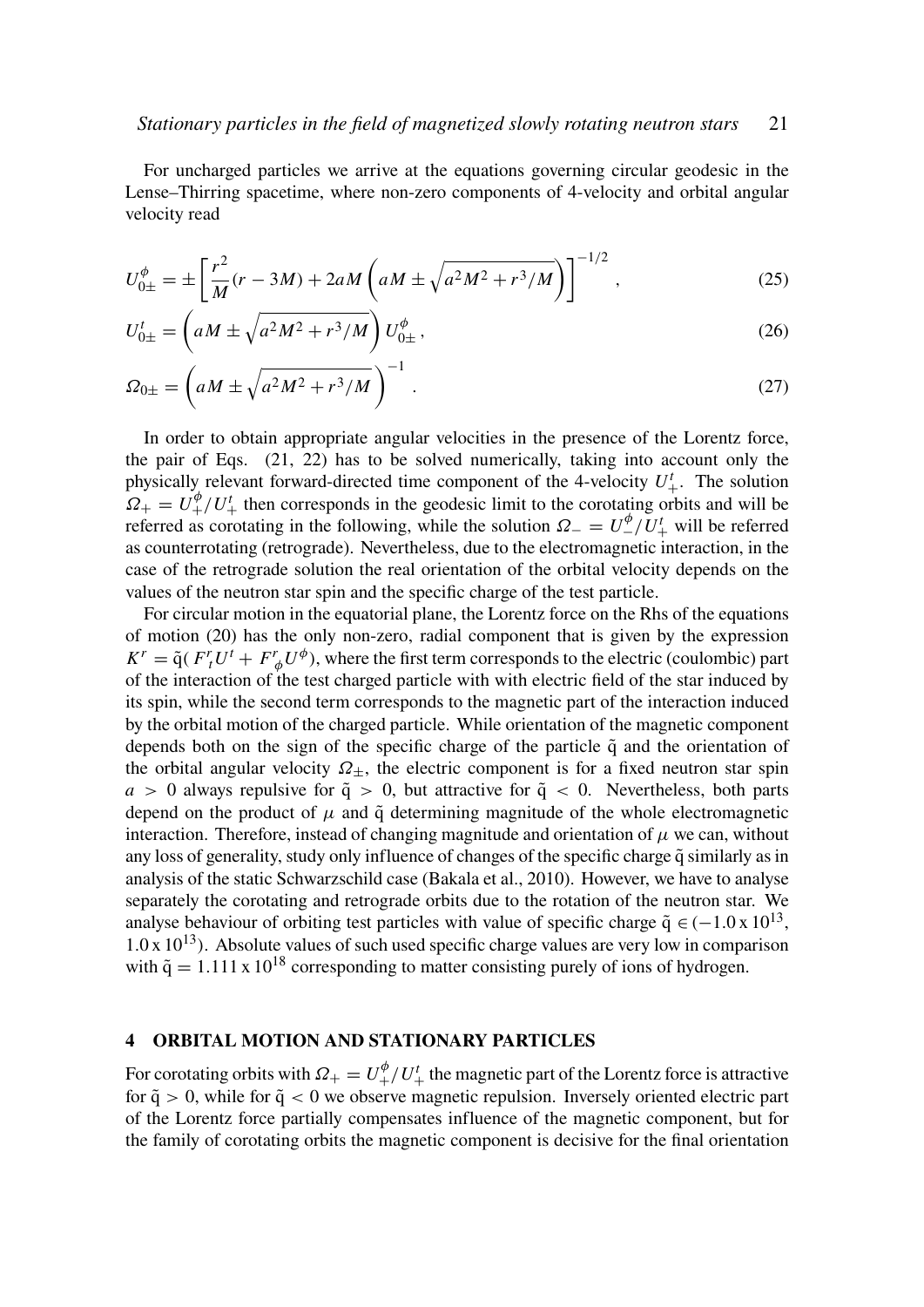

**Figure 1.** Contour plot of the orbital frequency  $v = \Omega/2\pi$  as a function of the specific charge  $\tilde{q}$  and the radial coordinate constructed for the test neutron star with  $M = 1.5 M_{\odot}$  and  $\mu = 1.06 \times 10^{-4}$  m<sup>2</sup>. *Top left*: Corotating solution for spin *a* = 0.05. *Top right*: Corotating solution for spin *a* = 0.3. *Bottom left*: Counterrotating solution for spin *a* = 0.05. *Bottom right*: Counterrotating solution for spin  $a = 0.3$ . The electrostatic radii at which the stationary particles are located are given by the red contour line ( $\nu = 0$  Hz).

of the Lorentz force.  $\Omega_+$  increases monotonically with increasing specific charge  $\tilde{q}$ ; in the region of  $\tilde{q}$  < 0 the repulsive electromagnetic interaction causes decreasing of  $\Omega_{+}$  in comparison with the geodesic orbital frequency  $\Omega_{0+}$ , while in the attractive region of  $\tilde{q} > 0$ there is  $\Omega_+$  >  $\Omega_{0+}$ . In top panels of Fig. 1 we illustrate behaviour of the orbital angular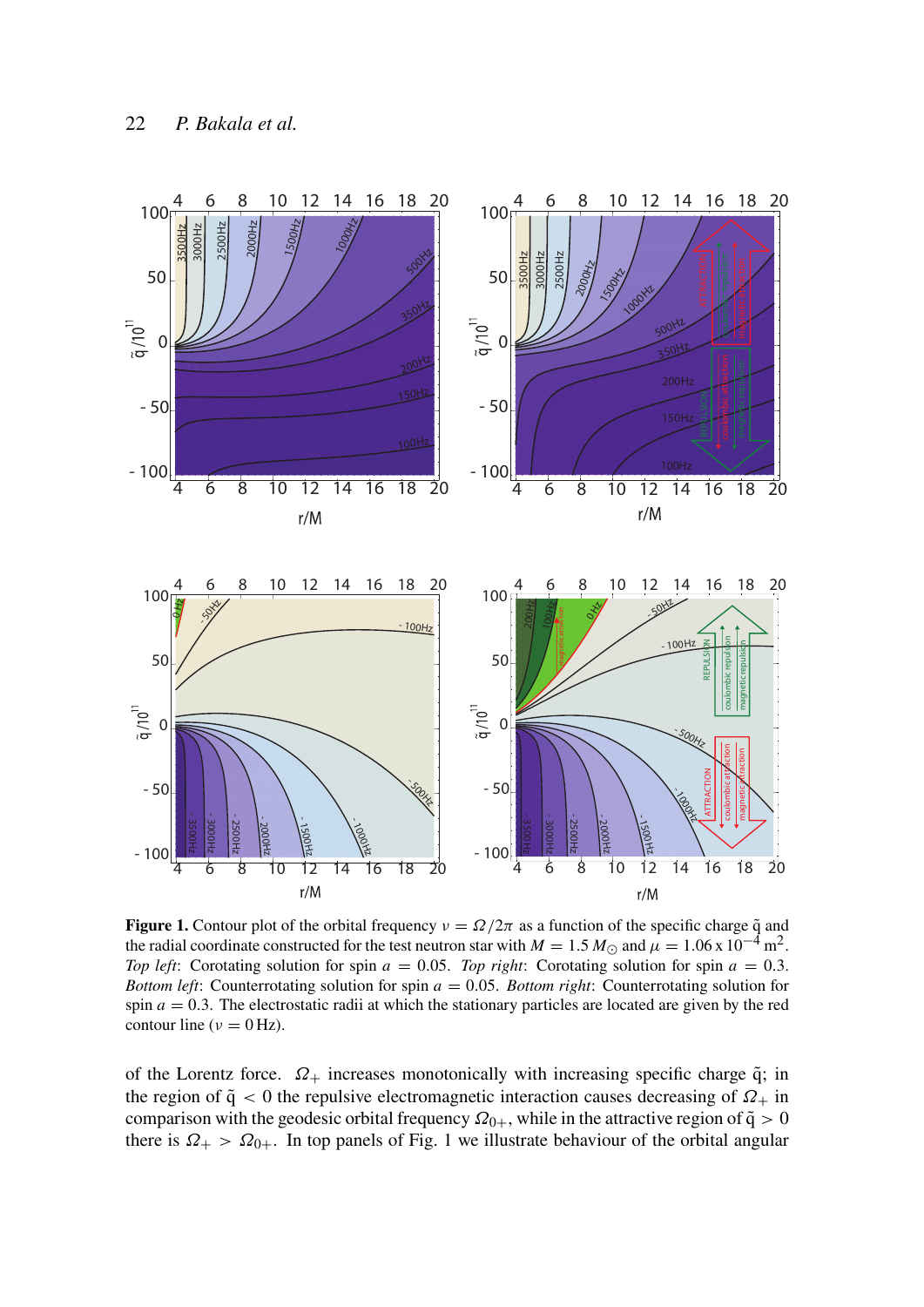velocity  $\Omega$  (related frequency  $\nu = \Omega/2\pi$ ) of orbits described by the corotating solution in dependency on the specific charge  $\tilde{q}$  using the test model neutron star with small and extremal values of the spin,  $a = 0.05$  and  $a = 0.3$ .

### 4.1 Orbital angular velocity of counterrotating solution and stationary particles at electrostatic radius

In the case of the retrograde solution  $\Omega = U^{\phi}_{-}/U^{\dagger}_{+}$  the resulting orientation of the Lorentz force is inverse in comparison to the corotating solution. Therefore,  $|\Omega_-\|$  decreases monotonically with increasing value of the specific charge  $\tilde{q}$ . For  $\tilde{q} < 0$  the attractive Lorentz interaction increases  $|\Omega_{-}|$  in comparison with the geodesic orbital frequency  $|\Omega_{0-}|$ , while in the repulsive region of  $\tilde{q} > 0$  there is  $|\Omega -| < |\Omega_{0-}|$ . Nevertheless the relations of both components of the Lorentz force are qualitatively different as compared to the case of the corotating solution.

In the case of the retrograde orbits, both parts of the Lorentz force are oriented identically and the magnetic repulsion and attraction are supported by the electric part of the interaction. Starting from a critical specific charge  $\tilde{q}_{es}$ , character of the electromagnetic interaction at the repulsive region enables existence of electrostatic radius  $r_{es}(\tilde{q})$ , where the limiting case of the circular orbit with  $\Omega_$  = 0 appears. Such particles are static relative to static observers at infinity, with gravitational attraction of the neutron star being compensated by the electric repulsion due to the particle charge. (However, the static particles at the electrostatic radii are rotating relative to the Lense–Thirring spacetime. An analogical situation has been discovered for motion of charged particles in the equatorial plane of the Kerr–Newman geometry (Bálek et al., 1989). In both cases the effect is caused by the combined influence of the frame dragging and the electromagnetic interaction.)

The electric repulsion increases strongly with decreasing radial coordinate. The existence of retrograde solutions for particles with large specific charges orbiting at low radii  $(r <$  $r_{\rm es}(\tilde{q})$ ,  $\tilde{q} \geq \tilde{q}_{\rm es}$ ) requires presence of compensating magnetic attraction implying change of the orbital velocity orientation. Then even the retrograde solution determines a special family of corotating (relative to observers at infinity) orbits with relatively low orbital frequency  $\Omega$  > 0 existing paralelly at the same radial coordinate as the orbits of corotating solution demonstrating high  $\Omega_{+} > 0$ .

In bottom panels of Fig. 1 we illustrate behaviour of the orbital angular velocity  $\Omega$  (related frequency  $v = \Omega/2\pi$ ) of orbits described by counterrotating solution in dependency on the specific charge  $\tilde{q}$  using test model neutron star with with small and extremal values of the spin,  $a = 0.05$  and  $a = 0.3$ .

#### 5 CONCLUSIONS

The aim of the present paper is to study the influence of the Lorentz force generated by a dipole magnetic field of a slowly rotating neutron star on the equatorial circular motion. We focus on the combined effects of the frame dragging and electromagnetic interaction, representing the frame dragging in the linear approximation of the Lense–Thirring metric. In general, the Lorentz force may be of attractive or repulsive character depending on the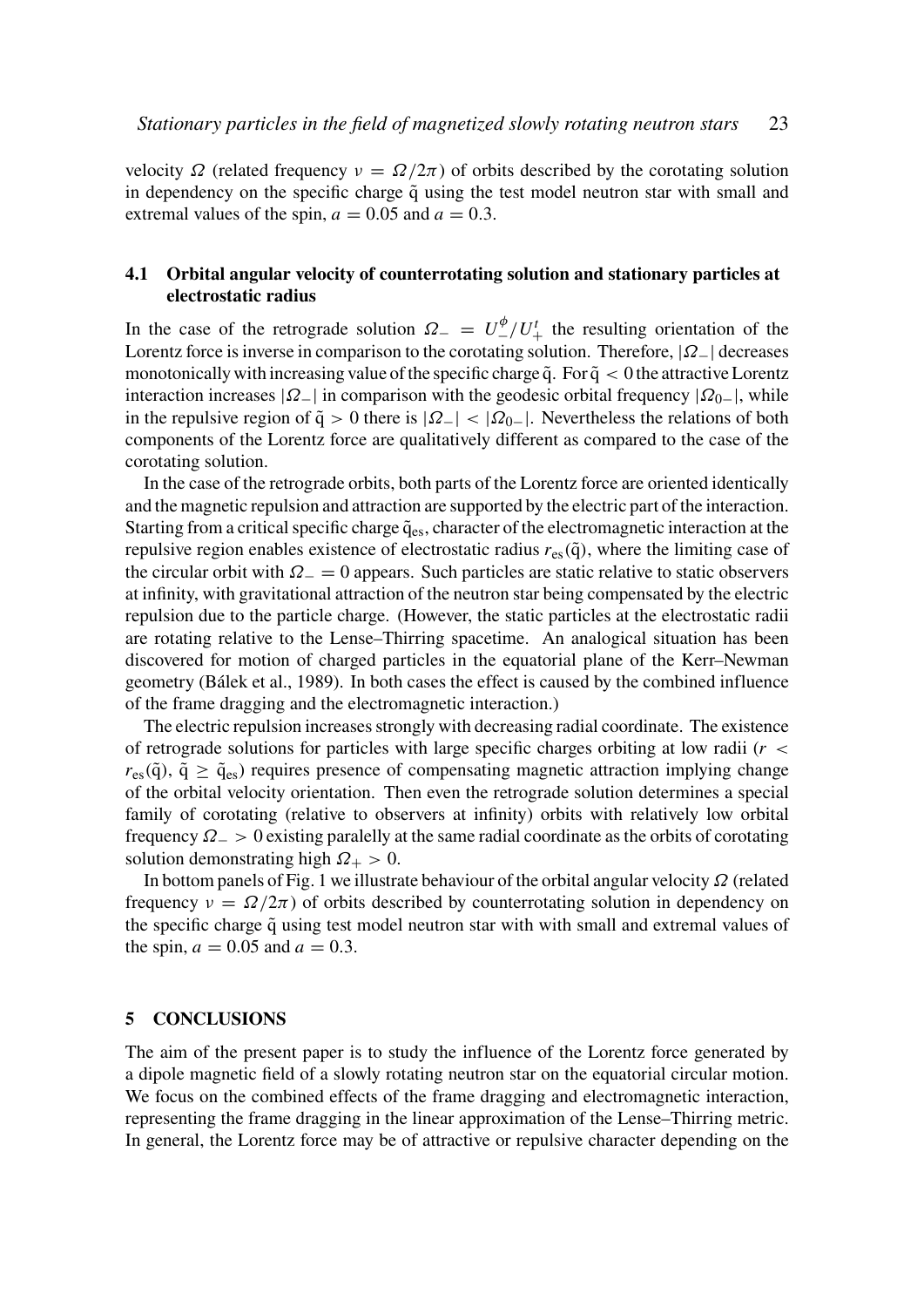sign of orbiting particle's specific charge, the magnetic dipole moment and orbital velocity orientations and the sense of rotation of the neutron star. Surprisingly enough, the combined effect of frame dragging and electro-magnetic interaction implies even in the case of the slow rotation, and in intermediate radii, i.e. radii not close to the gravitational radius, the existence of charged particles being in states appearing static relative to distant static observers. Such particles are located at the so called electrostatic radii. The phenomenon of stationary particles in strong gravity was discovered for the first time in the case of charged particles orbiting the Kerr–Newman black hole, but for ultrarelativistic particles located at close vicinity of the black hole horizon (Bálek et al., 1989). Here we have demonstrated its existence in slightly less exotic conditions around slowly rotating magnetized neutron stars. We shall discuss stability of this kind of motion in a future paper.

#### ACKNOWLEDGEMENTS

This work has been supported by the Czech grants MSM 4781305903, LC 06014 and GAČR 202/09/0772. The authors further acknowledge the internal student grants of the Silesian University in Opava, SGS/1/2010 and SGS/2/2010. The authors also would like to thank Lenka Čápová and Jaroslav Hýbner for technical help with improving the figures.

#### **REFERENCES**

- Abdujabbarov, A. A. and Ahmedov, B. J. (2009), Electromagnetic fields and charged particle motion around magnetized wormholes, *Astrophys. and Space Sci.*, 321, pp. 225–232, arXiv: 0903.0446.
- Abramowicz, M. A. and Kluźniak, W. (2005), Epicyclic Frequencies Derived From The Effective Potential: Simple And Practical Formulae, *Astrophys. and Space Sci.*, 300, pp. 127–136, arXiv: astro-ph/0411709.
- Aliev, A. N. and Galtsov, D. V. (1981), Radiation from relativistic particles in nongeodesic motion in a strong gravitational field, *General Relativity and Gravitation*, 13, pp. 899–912.
- Bakala, P., Šrámková, E., Stuchlík, Z. and Török, G. (2010), On magnetic-field-induced non-geodesic corrections to relativistic orbital and epicyclic frequencies, *Classical and Quantum Gravity*, 27(4), 045001.
- Bálek, V., Bičák, J. and Stuchlík, Z. (1989), The motion of the charged particles in the field of rotating charged black holes and naked singularities. II - The motion in the equatorial plane, *Bulletin of the Astronomical Institutes of Czechoslovakia*, 40, pp. 133–165.
- Bičák, J., Stuchlík, Z. and Bálek, V. (1989), The motion of charged particles in the field of rotating charged black holes and naked singularities, *Bulletin of the Astronomical Institutes of Czechoslovakia*, 40, pp. 65–92.
- Braje, T. M. and Romani, R. W. (2001), Magnetospheric Scattering and Emission in Millisecond Pulsars, *Astrophys. J.*, 550, pp. 392–396, arXiv: astro-ph/0004407.
- Calvani, M., de Felice, F., Fabbri, R. and Turolla, R. (1982), Off-equatorial circular orbits in the Kerr-Newman space-time, *Nuovo Cimento B Serie*, 67, pp. 1–10.
- Frolov, V. P. and Shoom, A. A. (2010), Motion of charged particles near a weakly magnetized Schwarzschild black hole, *Phys. Rev. D*, 82(8), 084034, arXiv: 1008.2985.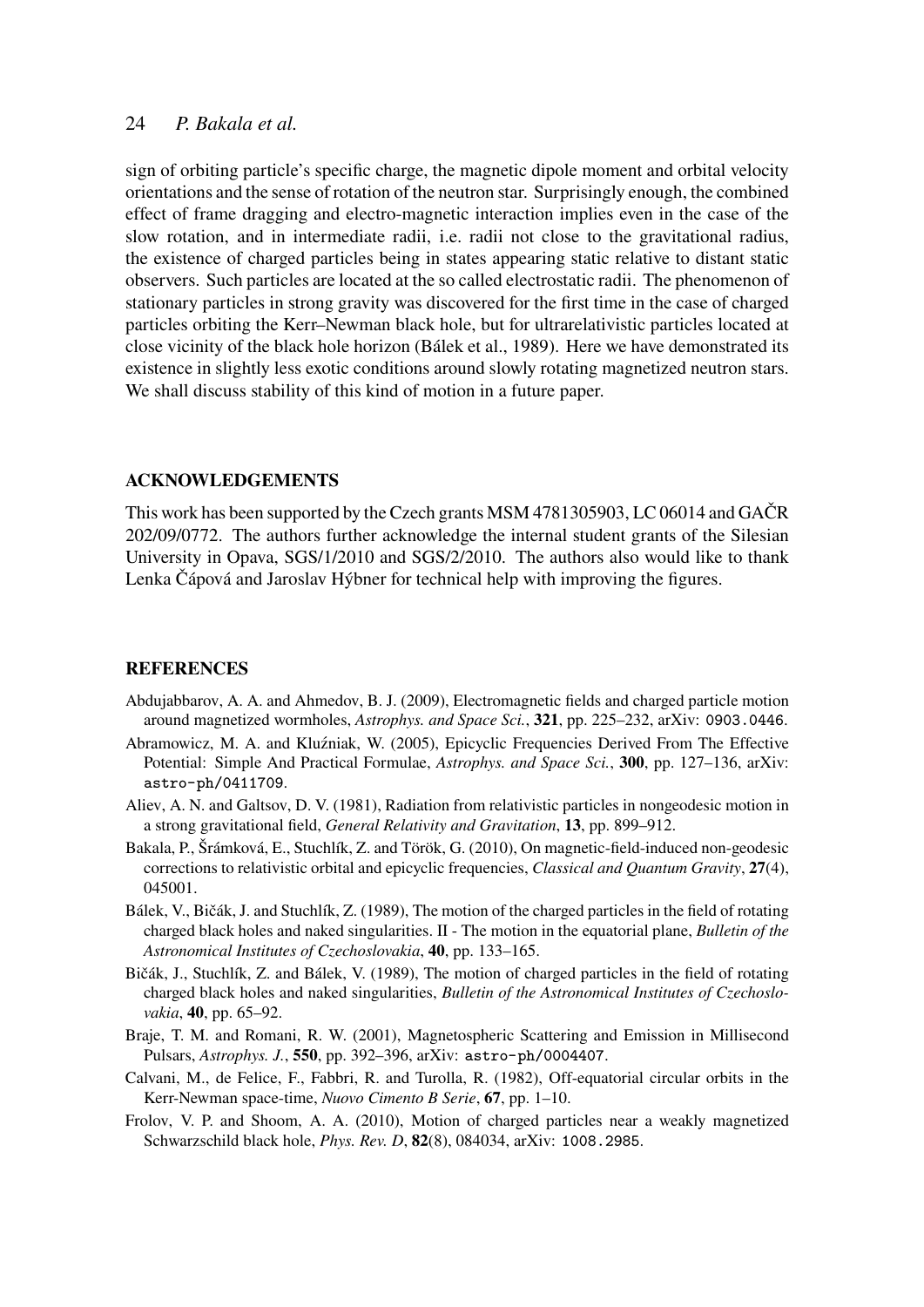- Haensel, P., Zdunik, J. L., Bejger, M. and Lattimer, J. M. (2009), Keplerian frequency of uniformly rotating neutron stars and strange stars, *Astronomy and Astrophysics*, 502, pp. 605–610, arXiv: 0901.1268.
- Hartle, J. B. (1967), Slowly Rotating Relativistic Stars. I. Equations of Structure, *Astrophys. J.*, 150, p. 1005.
- Hartle, J. B. and Sharp, D. H. (1967), Variational Principle for the Equilibrium of a Relativistic, Rotating Star, *Astrophys. J.*, 147, p. 317.
- Johnston, M. and Ruffini, R. (1974), Generalized Wilkins effect and selected orbits in a Kerr-Newman geometry, *Phys. Rev. D*, 10, pp. 2324–2329.
- Kluźniak, W. and Rappaport, S. (2007), Magnetically Torqued Thin Accretion Disks, Astrophys. J., 671, pp. 1990–2005, arXiv: 0709.2361.
- Konno, K. and Kojima, Y. (2000), General Relativistic Modification of a Pulsar Electromagnetic Field, *Progress of Theoretical Physics*, 104, pp. 1117–1127, arXiv: astro-ph/0011240.
- Kopáček, O., Karas, V., Kovář, J. and Stuchlík, Z. (2010), Transition from Regular to Chaotic Circulation in Magnetized Coronae near Compact Objects, *Astrophys. J.*, 722, pp. 1240–1259, arXiv: 1008.4650.
- Kovář, J., Kopáček, O., Karas, V. and Stuchlík, Z. (2010), Off-equatorial orbits in strong gravitational fields near compact objects – II: halo motion around magnetic compact stars and magnetized black holes, *Classical and Quantum Gravity*, 27(13), 135006, arXiv: 1005.3270.
- Kovář, J., Slaný, P., Stuchlík, Z., Karas, V., Cremaschini, C. and Miller, J. C. (2011), Role of electric charge in shaping equilibrium configurations of fluid tori encircling black holes, *Phys. Rev. D*, 84(8), 084002, arXiv: 1110.4843.
- Kovář, J., Stuchlík, Z. and Karas, V. (2008), Off-equatorial orbits in strong gravitational fields near compact objects, *Classical and Quantum Gravity*, 25(9), 095011, arXiv: 0803.3155.
- Lattimer, J. M. and Prakash, M. (2001), Neutron Star Structure and the Equation of State, *Astrophys. J.*, 550, pp. 426–442, arXiv: astro-ph/0002232.
- Lense, J. and Thirring, H. (1918), Über den Einfluß der Eigenrotation der Zentralkörper auf die Bewegung der Planeten und Monde nach der Einsteinschen Gravitationstheorie, *Physikalische Zeitschrift*, 19, p. 156.
- Lo, K.-W. and Lin, L.-M. (2011), The Spin Parameter of Uniformly Rotating Compact Stars, *Astrophys. J.*, 728, 12, arXiv: 1011.3563.
- Mobarry, C. M. and Lovelace, R. V. E. (1986), Magnetohydrodynamic flows in Schwarzschild geometry, *Astrophys. J.*, 309, pp. 455–466.
- Prasanna, A. R. (1980), General-relativistic analysis of charged-particle motion in electromagnetic fields surrounding black holes, *Nuovo Cimento Rivista Serie*, 3, pp. 1–53.
- Prasanna, A. R. and Sengupta, S. (1994), Charged particle trajectories in the presence of a toroidal magnetic field on a Schwarzschild background, *Phys. Rev. A*, 193, pp. 25–30.
- Prasanna, A. R. and Vishveshwara, V. (1978), Charged particle motion in an electromagnetic field on Kerr background geometry, *Pramana*, 11, pp. 359–377.
- Preti, G. (2004), On charged particle orbits in dipole magnetic fields around Schwarzschild black holes, *Classical and Quantum Gravity*, 21, pp. 3433–3445.
- Rezzolla, L., Ahmedov, B. J. and Miller, J. C. (2001), General relativistic electromagnetic fields of a slowly rotating magnetized neutron star - I. Formulation of the equations, *Monthly Notices Roy. Astronom. Soc.*, 322, pp. 723–740, arXiv: astro-ph/0011316.
- Říkovská Stone, J., Miller, J. C., Koncewicz, R., Stevenson, P. D. and Strayer, M. R. (2003), Nuclear matter and neutron-star properties calculated with the Skyrme interaction, *Phys. Rev. C*, 68(3), 034324.